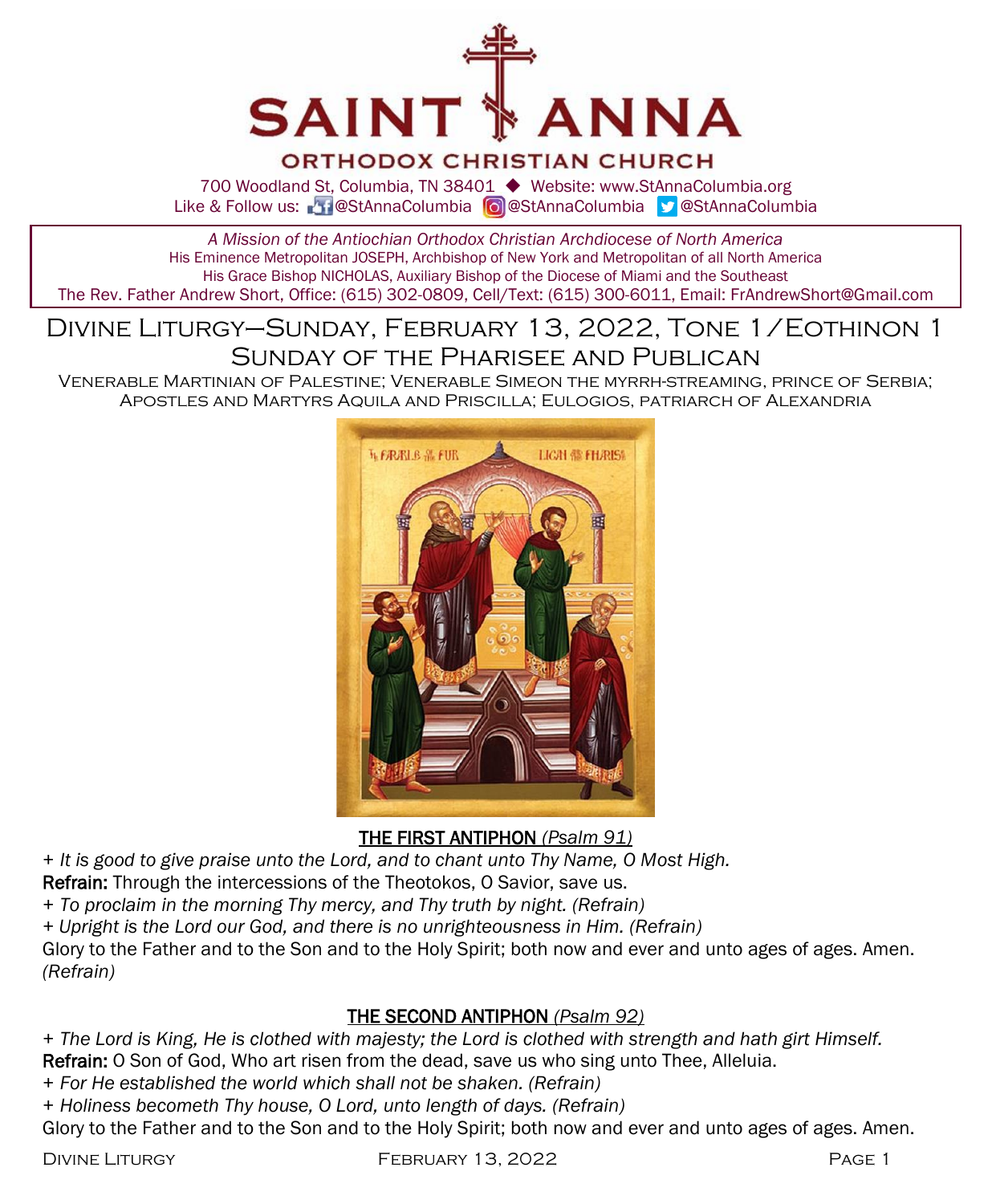#### HYMN OF ST. JUSTINIAN

Only Begotten Son and Word of God, who art immortal, Thou didst take on Thee for our salvation to be incarnate of the Holy Theotokos and ever-virgin Mary and without change was made man, and was crucified also, O Christ our God, and by Thy death hast death subdued. Who art one of the Holy Trinity, glorified with the Father and the Holy Spirit: O save, O save us.

#### THIRD ANTIPHON: RESURRECTIONAL APOLYTIKION IN TONE ONE *(Psalm 94:1)*

*+ Come, let us rejoice in the Lord, let us shout with jubilation unto God our Savior.* 

Refrain: While the stone was sealed by the Jews, and the soldiers were guarding Thy most pure body, Thou didst arise on the third day, O Savior, granting life to the world. For which cause the heavenly powers cried aloud unto Thee, O giver of life. Glory to Thy Resurrection, O Christ, glory to Thy kingdom, glory to Thy providence, O Thou Who alone art the lover of mankind.

#### THE EISODIKON (ENTRANCE HYMN) OF ORDINARY SUNDAYS

Come, let us worship, and fall down before Christ. O Son of God, Who art risen from the dead; Save us who sing to Thee. Alleluia.

#### RESURRECTIONAL APOLYTIKION IN TONE ONE

While the stone was sealed by the Jews, and the soldiers were guarding Thy most pure body, Thou didst arise on the third day, O Savior, granting life to the world. For which cause the heavenly powers cried aloud unto Thee, O giver of life. Glory to Thy Resurrection, O Christ, glory to Thy kingdom, glory to Thy providence, O Thou Who alone art the lover of mankind.

#### APOLYTIKION OF ST. ANNA, Righteous Ancestor of God, Mother of the Theotokos:

O Godly-minded Anna, thou didst give birth unto God's pure mother who conceived Him Who is our Life. Wherefore, thou hast now passed with joy to thy heavenly rest, wherein is the abode of them that rejoice in glory; and thou askest forgiveness of sins for them that honor thee with love, O ever blessed one.

#### KONTAKION FOR THE PHARISEE AND PUBLICAN IN TONE FOUR

#### *(\*\*On this day Thou hast appeared\*\*)*

Let us flee the Pharisee's  $*$  conceited vaunting;  $*$  let us learn the Publican's  $*$  humility, and cry with groans  $*$ unto the Savior: Thou Who alone \* art swiftly reconciled, be gracious unto us.

#### TRISAGION HYMN

People: *(sung)* Holy God, Holy Mighty, Holy Immortal: have mercy on us. *(Three times)* 

Glory to the Father, and to the Son, and to the Holy Spirit: Now and ever, and unto ages of ages. *Amen.* 

Holy Immortal: have mercy on us.

*Priest: With Strength!*

People: Holy God, Holy Mighty, Holy Immortal: have mercy on us.

### ~THE NEW TESTAMENT READINGS~

THE EPISTLE *(For Sunday of the Pharisee and Publican)* 

*Priest: Let us attend.*

Reader: Make your vows to the Lord our God and perform them. God is known in Judah; His Name is great in Israel.

*Priest: Wisdom.*

## Reader: The Reading from the Second Epistle of St. Paul to St. Timothy. (3:10-15)

*Priest: Let us attend.*

Reader: My son Timothy, you have followed my teaching, conduct, purpose, faith, longsuffering, love, patience, persecutions, sufferings, what things befell me at Antioch, at Iconium, and at Lystra. What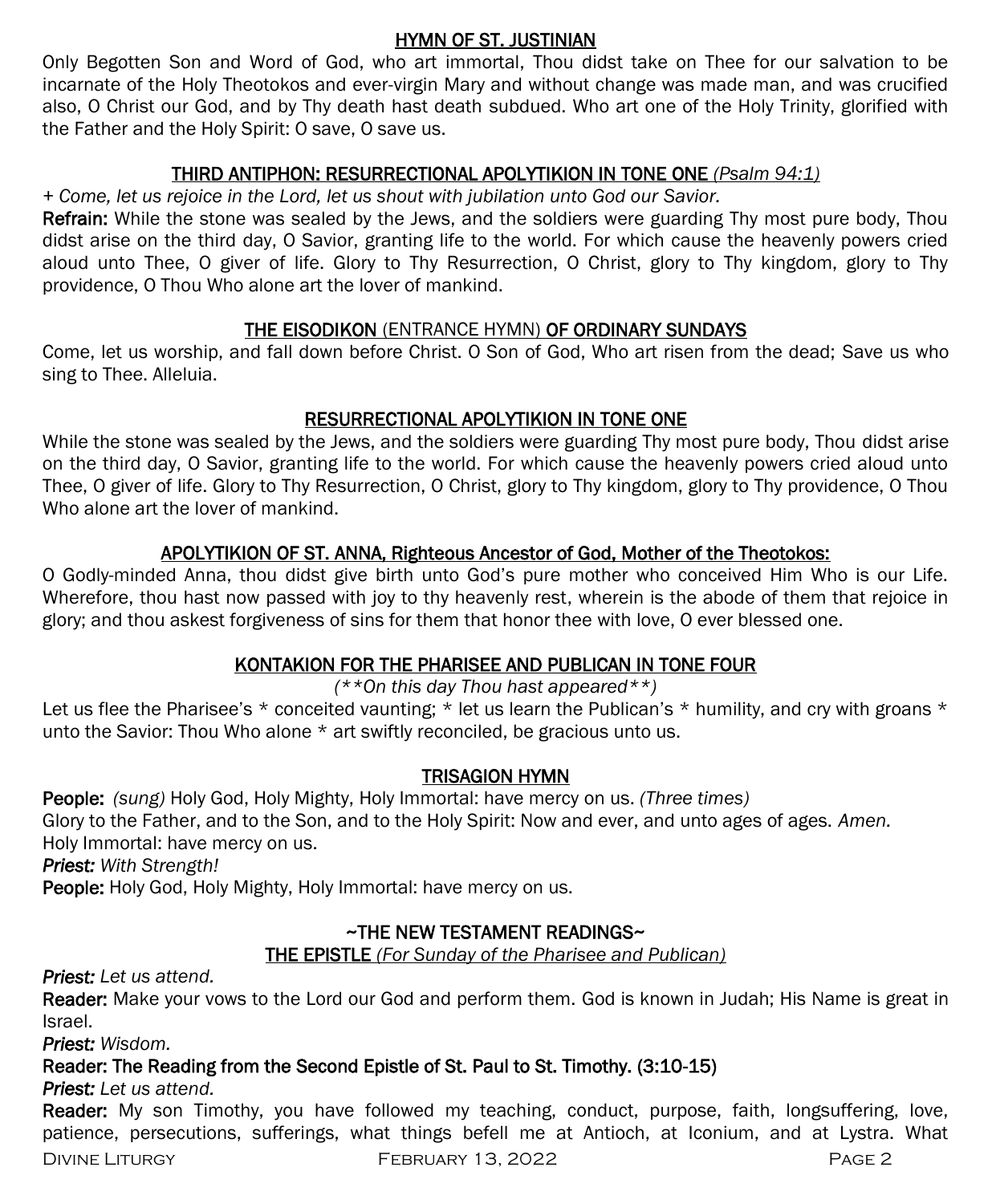persecutions I endured! And out of them all the Lord delivered me. Indeed all who would live a godly life in Christ Jesus will be persecuted. But people who are wicked and deceivers will proceed from worse to worse, deceiving and being deceived. But as for you, continue in the things which you have learned and have been assured of, knowing from whom you have learned them, and how from infancy you have known the sacred temple writings which are able to make you wise for salvation through faith in Christ Jesus.

#### ALLELUIA FOR TONE ONE *(Psalm 17:48,51)*

People: Alleluia, Alleluia, Alleluia. *Reader: O God who givest avengement unto me and hast subdued peoples under me.* People: Alleluia, Alleluia, Alleluia. *Reader: It is He that magnifieth the salvation of His king and worketh mercy for His anointed, for David, and his seed unto eternity.*

People: Alleluia, Alleluia, Alleluia.

#### THE GOSPEL *(For Sunday of the Pharisee and Publican)*

*Priest: Wisdom. Stand upright. Let us hear the Holy Gospel. Peace be to all.* People: And to thy spirit.

#### *Priest: The Reading from the Holy Gospel according to St. Luke. (18:10-14)*

People: Glory to thee, O Lord, Glory to thee.

*Priest: Let us attend.* 

*The Lord spoke this parable: "Two men went up into the temple to pray, one a Pharisee and the other a tax collector. The Pharisee stood and prayed thus with himself, 'God, I thank Thee that I am not like other men, extortionists, unjust, adulterers, or even like this tax collector. I fast twice a week; I give tithes of all that I get.' But the tax collector, standing far off, would not even lift up his eyes to heaven, but beat his breast, saying, 'God, be merciful to me a sinner!' I tell you, this man went down to his house justified rather than the other; for everyone who exalts himself will be humbled, but he who humbles himself will be exalted."* People: Glory to thee, O Lord, Glory to thee.

#### CHERUBIC HYMN

We who mystically represent the cherubim, and who sing to the life-giving Trinity the thrice holy hymn, let us now lay aside all earthly cares, that we may receive the King on all who comes invisibly up borne by the angelic host. *Alleluia.*

#### THE NICENE CREED

I believe in one God, the Father Almighty, Maker of heaven and earth, and of all things visible and invisible; And in one Lord Jesus Christ, the Son of God, the Only-begotten, Begotten of the Father before all worlds, Light of Light, Very God of Very God, Begotten, not made; of one essence with the Father, by whom all things were made: Who for us men and for our salvation came down from heaven, And was incarnate of the Holy Spirit and the Virgin Mary, and was made man; And was crucified also for us under Pontius Pilate, and suffered and was buried; And the third day He rose again, according to the Scriptures; And ascended into heaven, and sitteth at the right hand of the Father; And He shall come again with glory to judge the quick and the dead, Whose kingdom shall have no end. And I believe in the Holy Spirit, the Lord, and Giver of Life, Who proceedeth from the Father, Who with the Father and the Son together is worshipped and glorified, Who spake by the Prophets; And I believe in One Holy Catholic and Apostolic Church. I acknowledge one Baptism for the remission of sins. I look for the Resurrection of the dead. And the Life of the world to come. *Amen.*

#### MEGALYNARION IT IS TRULY MEET

It is truly meet, it is truly meet, to call thee Blessed, Lady Theotokos. Lady ever-greatly blessed, and most perfect in innocence, and Mother of our God. Lady more precious than the cherubim and more glorious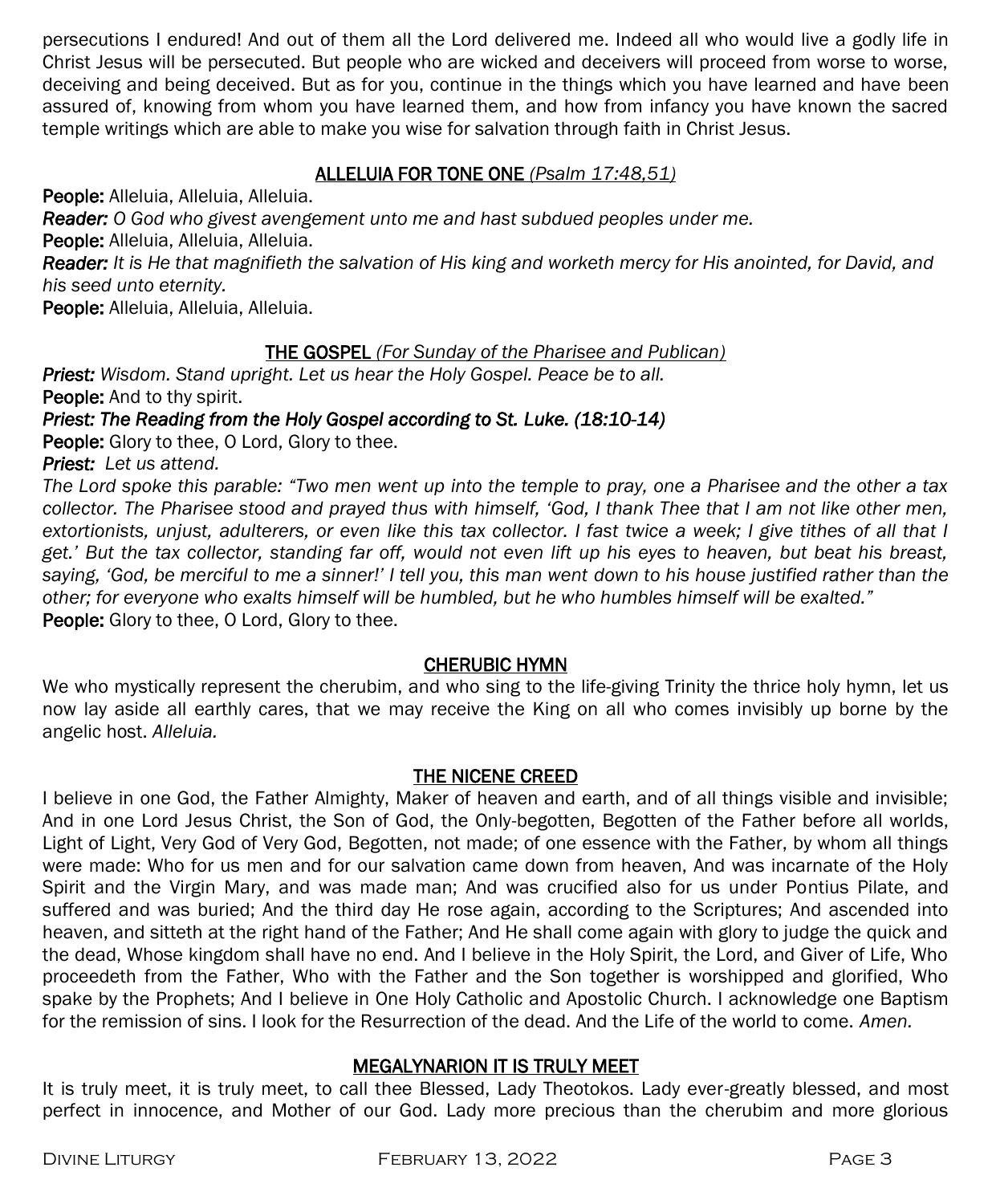beyond all measure than the seraphim, who without corruption gavest birth to God the Word and art truly Theotokos, we magnify Thee, we magnify Thee.

#### THE LORD'S PRAYER

Our Father, who art in heaven, hallowed be thy Name; thy kingdom come; thy will be done on earth, as it is in heaven. Give us this day our daily bread; and forgive us our trespasses, as we forgive those who trespass against us; and lead us not into temptation but deliver us from evil.

#### PRE-COMMUNION PRAYER – A PRAYER OF ST. JOHN CHRYSOSTOM

I believe, O Lord, and I confess that thou art truly the Christ, the Son of the living God, who didst come into the world to save sinners, of whom I am chief. And I believe that this is truly thine own immaculate Body, and that this is truly thine own precious Blood. Wherefore I pray thee, have mercy upon me and forgive my transgressions both voluntary and involuntary, of word and of deed, of knowledge and of ignorance; and make me worthy to partake without condemnation of thine immaculate Mysteries, unto remission of my sins and unto life everlasting. *Amen.*

Of thy Mystic Supper, O Son of God, accept me today as a communicant: for I will not speak of thy Mystery to thine enemies, neither will I give thee a kiss as did Judas; but like the thief will I confess thee: Remember me, O Lord, in thy Kingdom. Not unto judgment nor unto condemnation be my partaking of thy Holy Mysteries, O Lord, but unto the healing of soul and body.

#### THE COMMUNION HYMN - KOINONIKON – Psalm 148:1-4

Refrain: Praise ye the Lord from the heavens, praise ye Him in the highest.

*1). Praise Him, all ye His angels; praise Him, all ye His hosts. (Refrain)*

*2). Praise Him, O sun and moon; praise Him, all ye stars and light. (Refrain)*

*3). Praise Him, ye heavens of heavens, and thou water that art above the heavens. (Refrain) Alleluia.* 

*Priest: With the fear of God and faith and love, draw near.*

People: Blessed is he that cometh in the Name of the Lord. God is the Lord and hath appeared unto us.

#### THE PEOPLE'S COMMUNION HYMN

Receive me today, O Son of God, as partaker of Thy mystical supper; for I will not speak, for I will not speak of Thy mystery to Thine enemies, neither will I give Thee a kiss as did Judas; but like the thief will I confess Thee. Remember me, O Lord, remember me, O Lord, in Thy Kingdom.

#### POST-COMMUNION HYMN

We have seen the true light; we have received the heavenly Spirit. We have found the true faith worshipping the undivided Trinity, who hath saved us.

#### LET OUR MOUTHS BE FILLED

Let our mouths be filled with Thy praise, O Lord that we may sing of Thy glory. For Thou hast made us worthy to partake of Thy holy, divine, immortal, and life creating mysteries. Keep us in Thy holiness that all the day we may meditate upon Thy righteousness. Alleluia. Alleluia. Alleluia.

# St. Anna Announcements

Welcome to our Visitors – We're glad you're here! Please join us after the morning services for Coffee Hour so we can meet you and know you better.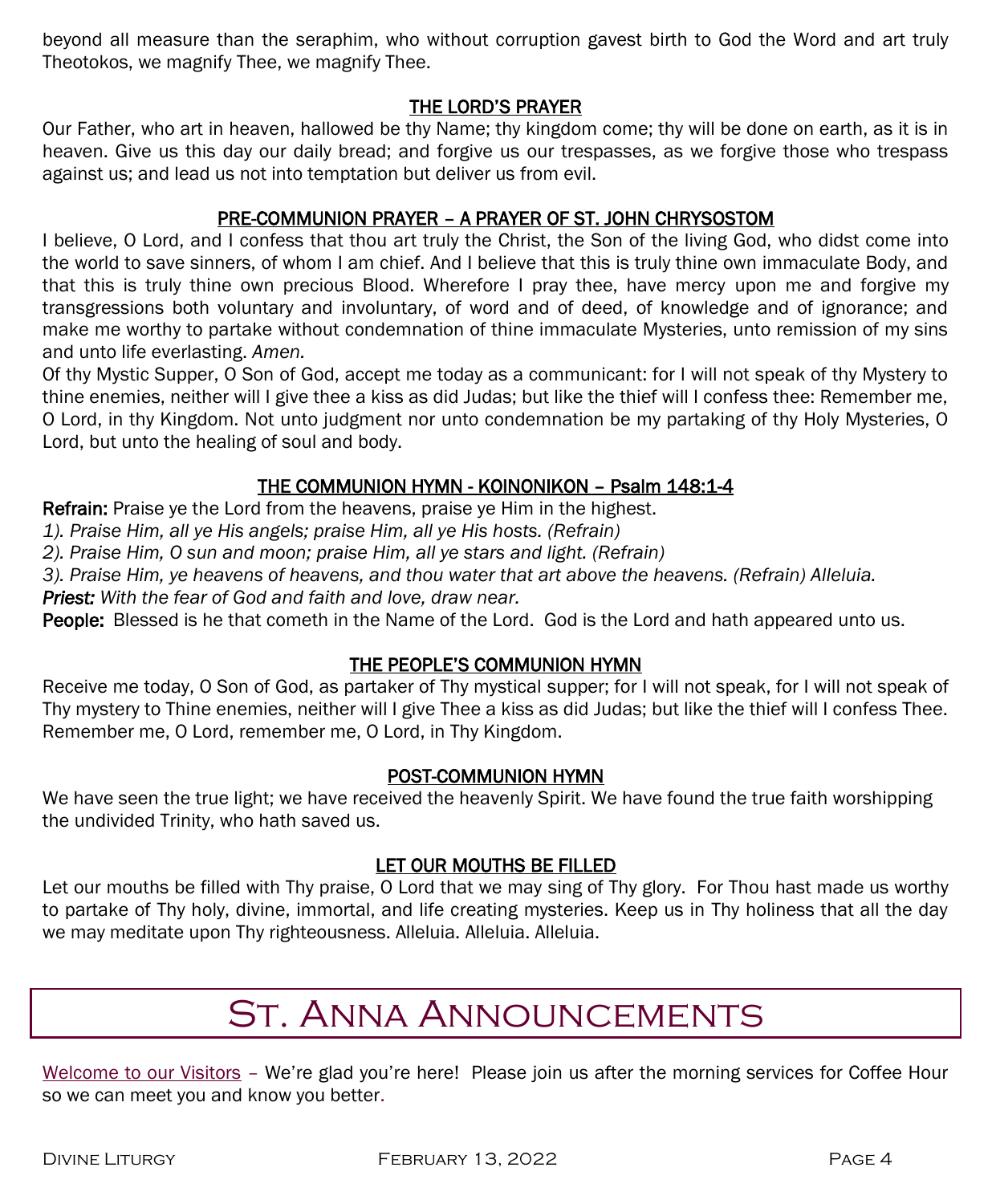Receiving Holy Communion unites us with Our Lord Jesus Christ, His unoriginated Father, the Holy Spirit, our Bishop, and the Church, both in heaven and on earth. To commune signifies a commitment to Holy Orthodox Christianity and that all communicants share this common Apostolic Faith. As such, only those who are members in good standing of the Holy Orthodox Christian Church and who have prepared themselves through prayer, fasting and regular confession may receive the Eucharist. All those present today, including non-Orthodox, are invited to receive the Blessed Bread from the acolytes or clergy as a sign of our friendship.

#### UPCOMING SERVICES:

Saturday, February 12: Great Vespers (5pm) Sunday, February 13: Orthros (9am) and Divine Liturgy (10am) – *The Publican and the Pharisee* Saturday, February 19: Great Vespers (5pm) Sunday, February 20: Orthros (9am) and Divine Liturgy (10am) - *Prodigal Son Sunday* Saturday, February 26: Great Vespers (5pm) Sunday, February 27: Orthros (9am) and Divine Liturgy (10am) – *Meatfare Sunday*

| <b>SERVICE</b> | <b>ACOLYTES</b> | <b>PROSPHORA</b>         | <b>EPISTLE READER</b> | CHURCH CLEANING |
|----------------|-----------------|--------------------------|-----------------------|-----------------|
| Sun Feb 13     | St. Raphael     | Arlin & Cathy Trover (F) | BJ Rose               | Kelley, Kelley  |
| Sun, Feb. 20   | St. Herman      | Julie Dumond (B)         | <b>Grant Kelley</b>   | Webster, Rose   |
| Sun, Feb. 27   | St. Raphael     | Julie Dumond (F)         | Steve Cox             | Stephens, Beach |

|            | <b>Acolyte Teams: St. Raphael Team</b><br><b>Leader</b> – Steve Cox<br>Andrew Webster<br>Adrian Hill<br>Jesse Cox<br>Theodore Thomas | <b>St. Herman Team</b><br><b>Leader</b> - Brian Weaver<br>Kellen Stephens<br>Kanen Stephens<br><b>Ben Weaver</b><br>Jaden Kent |  |
|------------|--------------------------------------------------------------------------------------------------------------------------------------|--------------------------------------------------------------------------------------------------------------------------------|--|
|            | Special Days THIS WEEK - May God Grant You Many Years!                                                                               |                                                                                                                                |  |
| Birthdays: | Mary Hannah Kelley                                                                                                                   | February 13                                                                                                                    |  |
|            |                                                                                                                                      |                                                                                                                                |  |

| Birthdays:                                        | Mary Hannah Kelley | February 13 |  |
|---------------------------------------------------|--------------------|-------------|--|
|                                                   | Jesse Cox          | February 15 |  |
|                                                   | Anthony Thomas     | February 19 |  |
| <b>Wedding Anniversary:</b> Mark and Julie Dumond |                    | February 14 |  |

#### PLEASE SAVE THESE DATES:

- 1.) Teen/SOYO Meeting (Ages 13-19) Sunday, February 13 (11:45am) *Youth Room Downstairs*
- 2.) DOMSE Winter Retreat Friday & Saturday, February 25 & 26 *St. Elias Orthodox Church, Atlanta, GA* 3.) Meatfare Sunday - Sunday, February 27
- 4.) Annual Choir Appreciation Luncheon Sunday, February 27 12 Noon *(Choir Members - See Greg W.)*
- 5.) Cheesefare/Forgiveness Sunday Sunday, March 6
- 6.) Great Lent Begins Monday, March 7
- 7.) 2022 Parish Life Conference (PLC) June 15-18 *Hosted by St. John Orthodox Church, Memphis, TN*

Church School – 8:45 am (Ages 3-12) – Sunday Morning Church School has been paused until Kh. Belinda's health is restored, and she can return to St. Anna. Please continue to pray for her speedy and complete recovery.

DOMSE Winter Retreat: February 25-26, 2022 - *Hosted by St. Elias Orthodox Church, Atlanta, GA* Special sessions for Men, Women, Young Adults, Teens and Child Care for all Teaching sessions. https://domse.org/event/domse-winterretreat2022/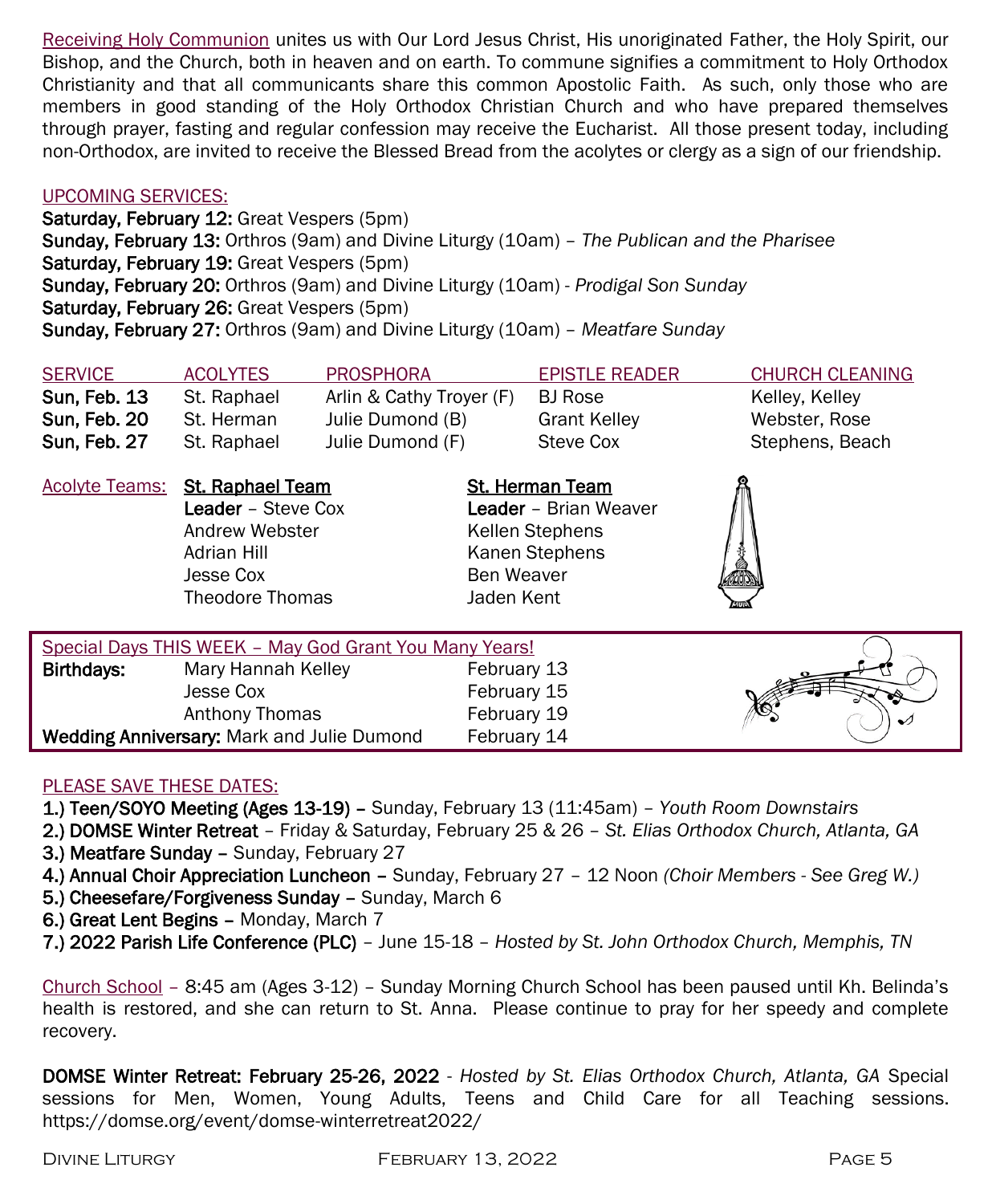# ST. ANNA PRAYER REQUESTS

#### *(Please send updates to this Prayer List to: FrAndrewShort@Gmail.com)*

- Planning for our church Please pray for all of those involved with the short-term and long-term plans.
- Rita Trimble
- Jordan (Basil Derryberry's nephew)
- McCaffrey family (friends of Webster's)
- Ben & Family (Kevin Hathaway's son)
- Anna (Basil Derryberry's sister)
- Robbie (Basil Derryberry's brother)
- Melody (Anna Rose's friend)
- Mark (Julie Dumond's husband)
- TJ (Kevin Hathaway's friend)
- Kevin & Laura Hathaway
- Bonnie (Rachel Meese's grandmother 101 yrs)
- Lisa Trimble
- Cynthia (Nancy Webster's friend)
- Sister Aemilia (The Short's daughter in Greece)
- Robert & Suzanne (Basil Derryberry's parents)
- Joe & Margaret (Basil Derryberry's friends)
- Madeleine (Andrew Webster's friend)
- Brianna & Niko, son Cruz (Danielle's cousin)
- Angela (Lisa Trimble's friend)
- David (Anna Fuertes' son)
- Lindsay (Andrew Webster's friend)
- Sarah & family (Rachel Meese's friend)
- Donna (Lindsay Weaver's stepmother)
- Jeff (Lindsay Weaver's father)
- Don (Fr. Andrew's friend)
- Sonia (Danielle Thomas' aunt)
- Katlynn (John Fuertes' granddaughter)
- Wayne (John Fuertes' friend)
- Isaac (Fr. Andrew's friend)
- Arlin Troyer
- Greg (Rita Trimble's godson)
- Jake & family (Rachel Meese's brother)
- Linda (Lisa Trimble's cousin)
- Jan (Lisa Trimble's friend)
- John & Jackie (Kevin Hathaway's son & wife)
- Dn. Stephen and Sh. Mary Heffelfinger
- Kh. Belinda



*"Prayer, like love, is a way of life, and is not something that comes quickly or easily. We learn it with the help of the Holy Spirit over a lifetime of practice." -Fr. Alexander Goussetis*

For many of us, the thought of building a committed discipline of daily personal prayer can feel daunting. We're so busy. Distracted. Perhaps we don't know what

to say. We want to grow in fervent prayer *(James 5:16)* as a critical means of growth in our relationship with God, Father, Son and Holy Spirit. But we are not there. If you've ever felt like this, you're not alone. For many Orthodox Christians, we want to pray. We know our Faith and relationship with God will grow through personal prayer. But we struggle to make it a daily, regular occurrence. If this sounds familiar to you, take heart. Making prayer a daily habit just got a tiny bit easier. Introducing "The Encounter: The Common Discipline of the Fellowship of St. Philip the Evangelist". Participating is easy.

1. Choose how you want to participate in The Encounter. Are you a digital person? Download the free app to your favorite device. Just type in "Faithtree Resources" in the Apple or Google App Stores and download The Encounter. Prefer to hold a physical prayer book in your hand? It's coming soon! You'll find them in just a few weeks on our website: *Faithtree.org.* 

2. Commit to praying the 3 short prayer sessions each day. Each session is less than ten minutes, many less than five. The impact on your calendar is small, but the benefit of daily prayer is extraordinary.

3. Explore! The Encounter app has a variety of other resources to help you grow in prayer. With a growing library of prayers for specific occasions, short articles to help you understand more about prayer, hymns of the Church to help you focus, and opportunities to pray for every Orthodox jurisdiction, our parishes, hierarchs, clergy and more, you will never weary of drawing closer to the living God through prayer!

Without prayer, our spirit shrivels, our hope fades, and our joy diminishes. With prayer, our soul quickens, our vision clarifies, and our Christian life is fulfilled.

Join the fellowship of believers who use The Encounter to pray the beautiful prayers of the Church every day. *Let us pray to the Lord!*